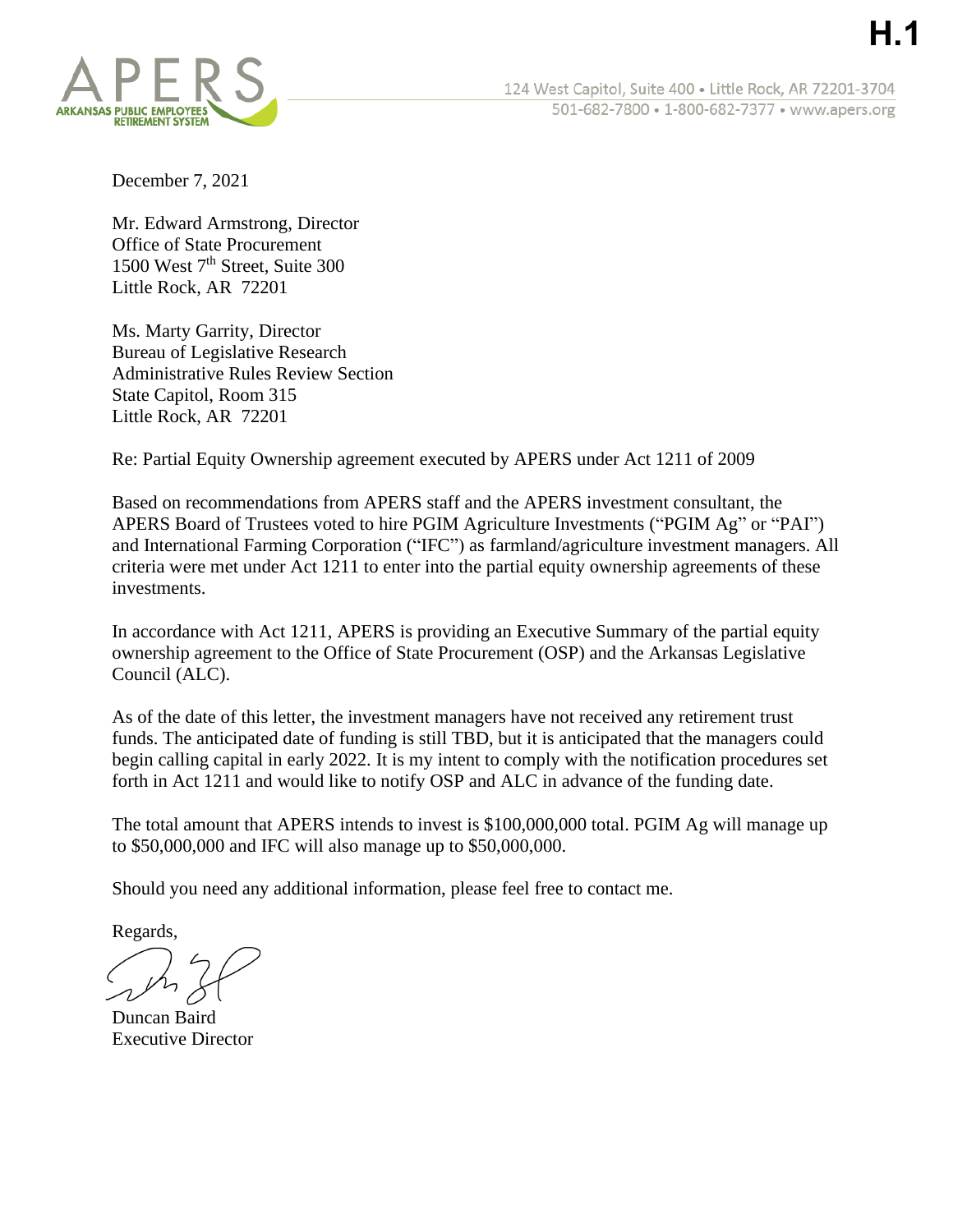

**Farmland/Agriculture Investment Executive Summary**

| <b>Investment</b>                                                                      | PGIM Agriculture Investments ("PAI" or the "Fund"), a subsidiary of<br>PGIM Real Estate Finance, LLC                                                                                                                                                      |
|----------------------------------------------------------------------------------------|-----------------------------------------------------------------------------------------------------------------------------------------------------------------------------------------------------------------------------------------------------------|
| <b>Managing Party</b>                                                                  | PGIM Agriculture Investments ("PAI")                                                                                                                                                                                                                      |
| <b>APERS Legal</b><br><b>Interest</b>                                                  | APERS is a Limited Partner.                                                                                                                                                                                                                               |
| <b>Report Date</b>                                                                     | December 6, 2021                                                                                                                                                                                                                                          |
| Date                                                                                   | <b>Expected Funding</b> First quarter/half of 2022                                                                                                                                                                                                        |
| <b>APERS</b><br><b>Commitment &amp;</b><br><b>Reason for Entry</b>                     | The \$50 million investment is to help achieve the allocation target to<br>APERS' Real Assets/Farmland/Agriculture. The fund was recommended<br>by APERS' Investment consultant.                                                                          |
| <b>Placement Agent</b>                                                                 | No placement agent was utilized.                                                                                                                                                                                                                          |
| <b>Key Terms</b>                                                                       | Management Fee: Based on a \$50 million commitment, the fund<br>charges a management fee of 1.10%                                                                                                                                                         |
|                                                                                        | Performance/Inventive Fee: There are no performance or incentive<br>fees.                                                                                                                                                                                 |
| Justification of<br><b>Investment Term</b><br>& Anticipated<br><b>Termination Date</b> | The fund is an "open ended fund" and there is a two-year lock-up period<br>for all investors.                                                                                                                                                             |
|                                                                                        |                                                                                                                                                                                                                                                           |
| <b>Investment</b><br><b>Strategy</b>                                                   | The Fund's investment strategy is to build upon the strengths of the<br>PAI platform. The objective is to exceed the NCREIF Farmland Index<br>by investing in a combination of permanent crops and row and<br>specialty vegetable and fruit crops.        |
| <b>Management</b><br>Team                                                              | The portfolio management team consists of Jamie Shen (CIO & Portfolio<br>Manager), Christopher Jay (CFO), Steve Fessler (Senior Asset<br>Manager), Jon Mark Erstine (Senior Asset Manager).                                                               |
| <b>Historical</b><br><b>Performance</b>                                                | This will be PAI's first open-end farmland fund. The Fund held its first<br>close on capital in October 2018. They have a track record in previous<br>investments. Over a 10 year period 11.85% vs 10.19% index, over 15<br>years 14.38% vs 11.09% Index. |